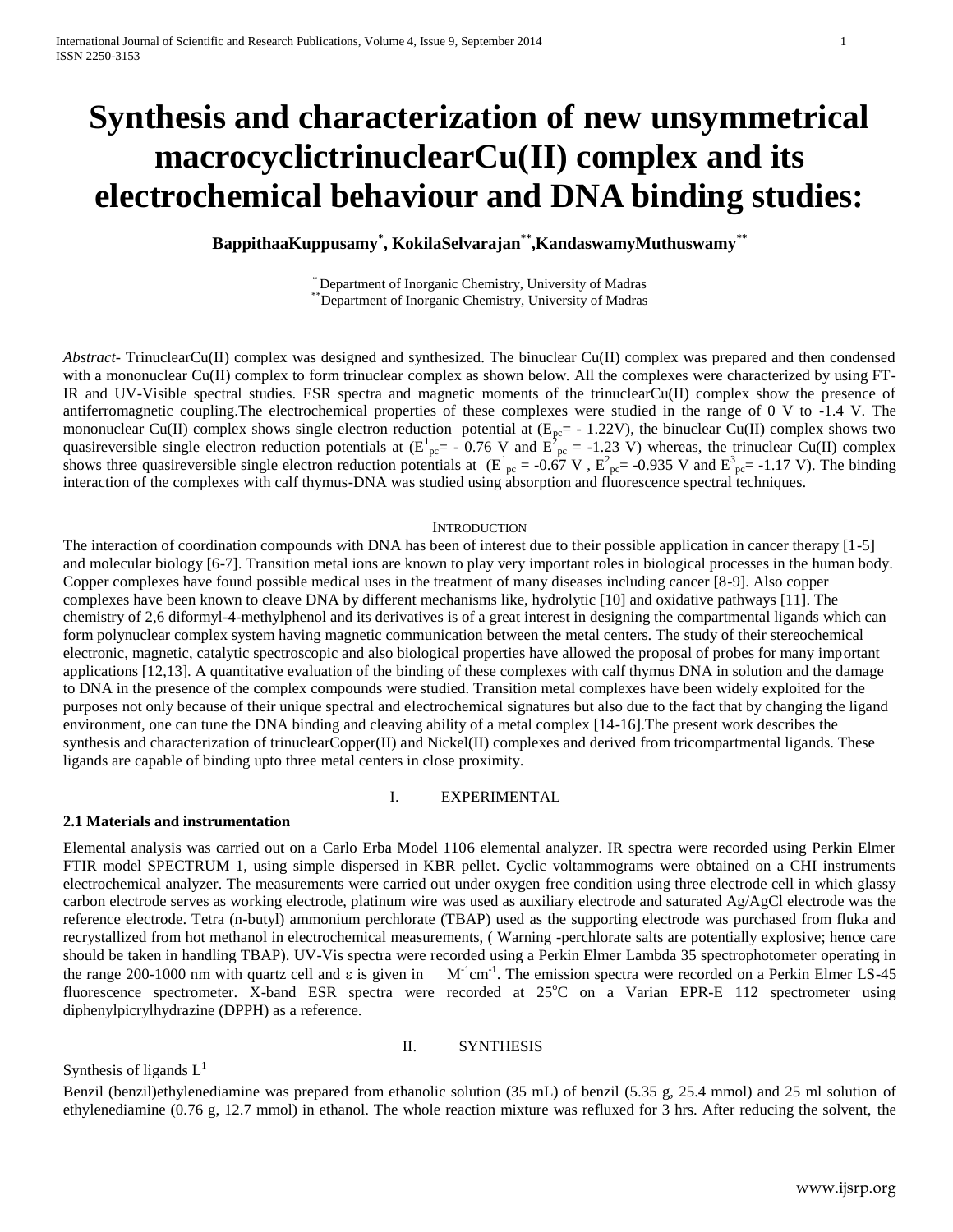International Journal of Scientific and Research Publications, Volume 4, Issue 9, September 2014 2 ISSN 2250-3153

solution was cooled and the reddish yellow crystalline compound thus obtained was recrystallized from ethanol, collected and the product was dried in vacuum. Yield:  $4.2g$  (81%), M.P: 86 - 89 °C

# Synthesis of ligand  $L^2$

An ethanolic solution of ligand  $L^1$  (0.02 mol) was refluxed with excess of hydrazine hydrate and cooled to room temperature. The white solid product formed on evaporation was filtered off, collected and the product was dried under vacuum and recrystallized using ethanol. Yield:  $2.5g(75%)$ , M.P:150-155 °C

# Synthesis of ligand  $L^3$

2.75

(**Scheme 1**).

To the solution of precursor  $L^2$  (0.01 mol) dissolved in chloroform was added the acetonitrile solution of 2,6-diformyl-4methylphenol (0.02 mol) at 0  $^{\circ}$ C and it is allowed to stirred for overnight at room temperature. The resulting solid that separated out on evaporating the solution at room temperature was washed with ethanol and dried in vacuum. Yield: 1.2g (60%), Elemental Anal.;  $C_{48}H_{40}N_6O_4$ . Cal. for C, 75.37; H, 5.27; N, 10.99; O, 8.37; Found ; C, 75.32; H, 5.20; N, 10.80; O, 8.35.

# Synthesis of binuclear Cu(II) complex  $ML<sup>4</sup>$

ML<sup>3</sup> (1.119 g, 1.8 mmol) dissolved in acetonitrile was added to the acetronitrile solution of Cu(II) perchloratehexahydrate (0.676 g, 1.8 mmol) and it is allowed to reflux for 24 hrs. After the reaction was completed, the reaction mixture was filtered and allowed to stand at room temperature (25  $^{\circ}$ C). After slow evaporation of the solvent at 25  $^{\circ}$ C, the brown solid compound obtained was washed with methanol and dried in vacuum. Yield:1.55g (70%). Elemental Anal;  $C_{54}H_{56}Cu_2N_6O_4$ ; Cal. for C, 66.17; H, 5.76; Cu, 12.97; N, 8.57; O, 6.53; Found; C, 66.15; H, 5.75, Cu, 12.92, N, 8.53, O, 6.49.

# Synthesis of trinuclearCu(II) complex  $ML^5$

ML<sup>4</sup> (1.085 g, 1.7 mmol) dissolved in acetonitrile was added to an acetonitrile solution of Cu(II) perchlorate hexahydrate (0.632 g, 1.7 mmol) followed by the addition of 1,2-diaminopropane (0.102 g, 1.7 mmol) in ethanol. The solution was refluxed on water bath for 24 hrs. After the reaction was completed, the solution was filtered at hot condition and allowed to stand at room temperature. After slow evaporation of the solvent at  $25^{\circ}$ C, the brown solid obtained was washed with methanol and dried in vacuum

Yield: 1.7 g, (80%), Elemantal Anal;  $C_{61}H_{74}Cu_3N_8O_2$ ; Cal, for C, 64.16; H, 6.53; Cu, 16.69; N, 9.81; O, 2.80; Found; C, 64.13; H, 6.50; Cu, 16.66; N, 9.78; O, N, 9.78; O, N, 9.78; O,

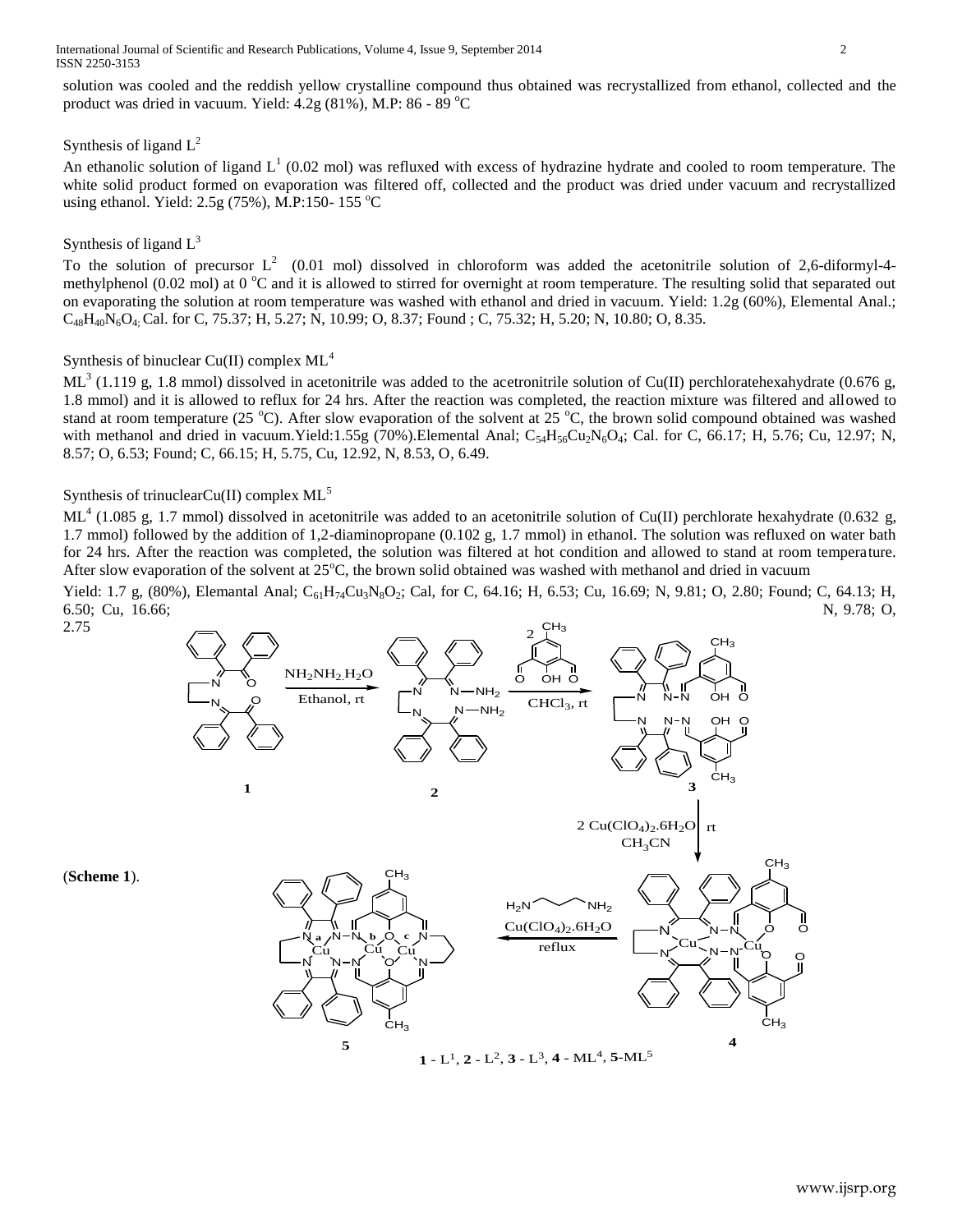#### III. DNA Binding experiments

## Absorption spectral studies

Absorption spectral titrations were carried out in (50 mM Tris-HCI buffer, pH 7.5) buffer at room temperature to investigate the binding affinity between CT-DNA and complex. The concentration of CT- DNA was determined from the absorption intensity at 260 nm with a  $\varepsilon$  value [18] of 6600 M<sup>-1</sup>cm<sup>-1</sup>. Absorption titration experiments were carried out using various concentrations of CT-DNA, keeping the complex concentration constant, with due correction for the absorbance of the CT-DNA itself. The intrinsic binding constant,  $K_b$  for the complexes of [CuL] and [NiL] was determined from the spectral titration data using the following equation [19].  $[DNA]/(\epsilon_{\alpha} - \epsilon_{\text{f}}) = [DNA]/(\epsilon_{\text{a}} - \epsilon_{\text{f}}) + 1/K_{\text{b}} (\epsilon_{\text{b}} - \epsilon_{\text{f}})$ 

where $\varepsilon_{a}$ ,  $\varepsilon_{f}$  and  $\varepsilon_{b}$  corresponds to  $A_{obsd}$  [complex], the absorbance for the free copper (II) complex, and the absorption for the copper (II) complex in the fully bound form, respectively.

#### Fluorescence spectral studies

The fluorescence spectral method using EB as a reference was used to determine the relative DNA binding properties of the complex to CT-DNA in 50 mM Tris-HCl / 1 mMNaCl buffer, pH 7.5. Flourescence intensities at 610 nm (excited at 510 nm) were measured after addition of complex. Stern-Volmer quenching constant  $K_{sv}$  of the complex [CuL], CT-DNA were determined from the equation  $I_0/I = 1+K_{sv}$ . The apparent binding constant  $(K_{app})$  was calculated using the equation  $K_{EB}[EB]/K_{app}[complex]$ , where the complex concentration was observed to be equal to the value at a 50% reduction of the fluorescence intensity of EB and  $K_{EB} = 1 \times 10^7 M^{-1}$  ([EB]  $= 2 \mu M [20]$ .

## IV. Result and Discussion

## IR Spectral studies

All the complexes were characterized by spectral studies. In IR spectra of the copper (II) complexes, (C=N) stretching frequency was observed [21] at 1620-1640 cm<sup>-1</sup>. All the complexes showed two sharp peaks near 1,100 cm<sup>-1</sup> and 629 cm<sup>-1</sup> for perchlorate ions [22-24].

## Electrochemical studies

The electrochemical behavior of the complexes was studied by cyclic voltammetry in DMF containing  $10^{-1}$  M tetra (n-butyl) ammonium perchlorate over the range of (0 to -1.4 V). The copper (II) complex show three irreversible reduction waves in the cathodic potential region in the range  $(-0.43 \text{ to } -0.70 \text{ V})$ , and  $(-0.78 \text{ to } -1.03 \text{ V})$  and  $(-1.10 \text{ to } -1.33 \text{ V})$ . The copper (II) complex show three irreversible reduction waves in the anodic potential region in the range (-1.10 to -0.95 V), and (-0.82 to -0.62 V), and (-0.50 to -0.13V). Controlled potential electrolysis was also carried out at 100 mV more negative to the cathodic peak, and the results show that each wave corresponds to one electron transfer process, as follows.

The first and second reduction potential in the range of ( $E_{pc}^{1}$ -0.43 to -0.70 and  $E_{pc}^{2}$ -0.78 to -1.03 V) are attributed to the reduction of copper (II) placed in the left (a) and right corner (b) of the complex while the third reduction wave in the range of  $E_{pc}^3$ -1.10 to -1.03 V, is attributed to the reduction of copper (II) in central (c) compartment (Scheme 1). The cyclic voltammetric behaviour of the complex in presence of DNA in the same conditions showed slight positive shift in the redox potentials and the ip<sub>c</sub> / ip<sub>a</sub> value was found to decrease with the increase in DNA concentration.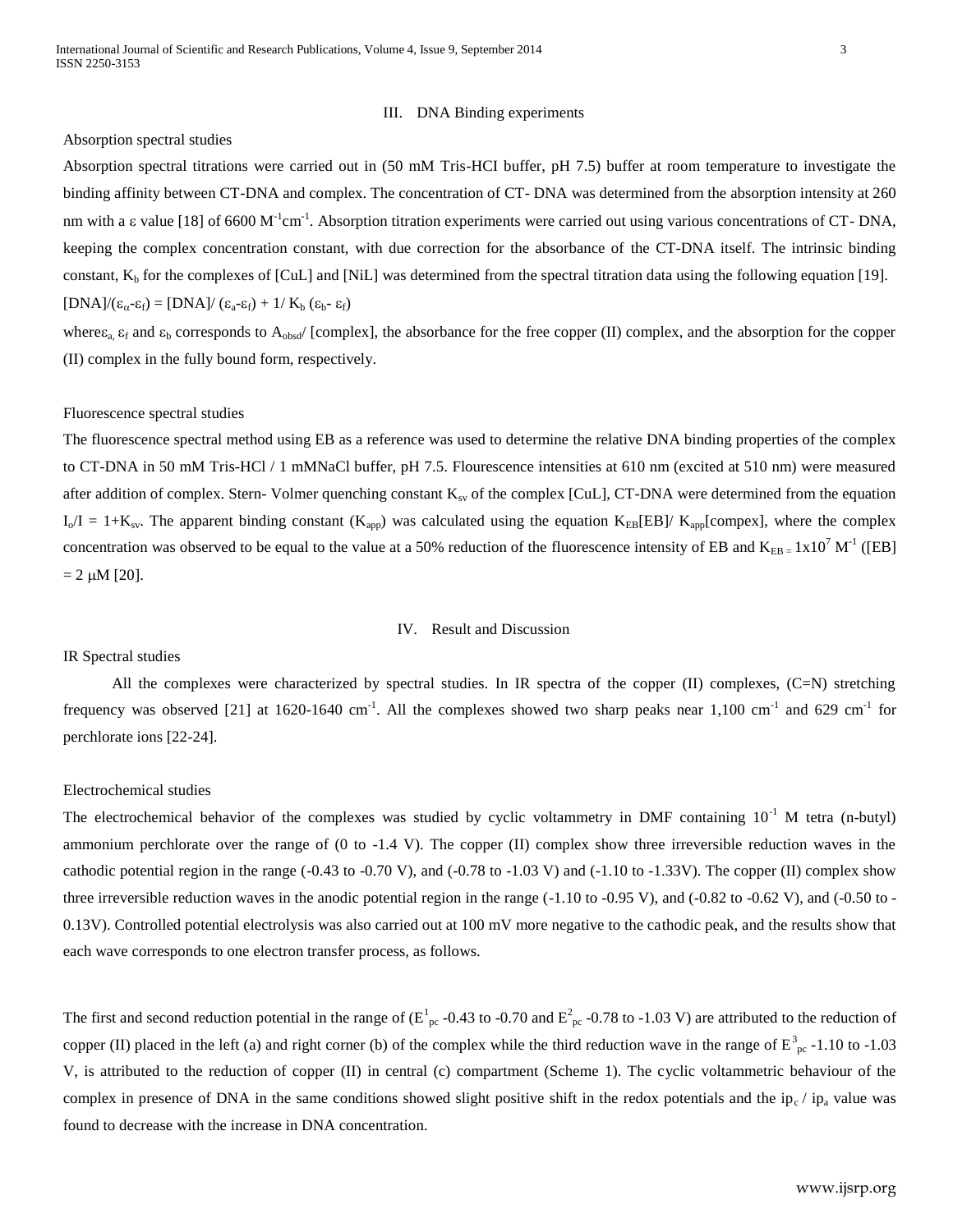

Figure:1**Cyclic voltammogram of complex in the absence and presence of CT-DNA**

## Absorption spectral studies

The binding ability of the complex with CT-DNA was characterized by measuring the effects on electronic spectroscopy. In the present investigation, the interaction of macrocyclic trinuclear Cu(II) complex in DMF solution (10%) with CT-DNA has been investigated. Complex binding with DNA through intercalation usually results in hypochromism and bathochromism due to the intercalative mode involving a strong stacking interaction between an aromatic chromophore and the base pairs of DNA [25]. The binding of Cu(II) complex to duplex DNA led to decrease in the absorption intensities with a small amount of red shift in the UV-Visibe absorption spectrum (**Figure:2**). To compare quantitatively the affinity of the complex towards the CT-DNA, the binding constant was calculated and it is found to be  $1.9x10^4$  M<sup>-1</sup>. Complex due to the minor bathochromic shift and hypochromism is expected to have groove binding with CT-DNA.

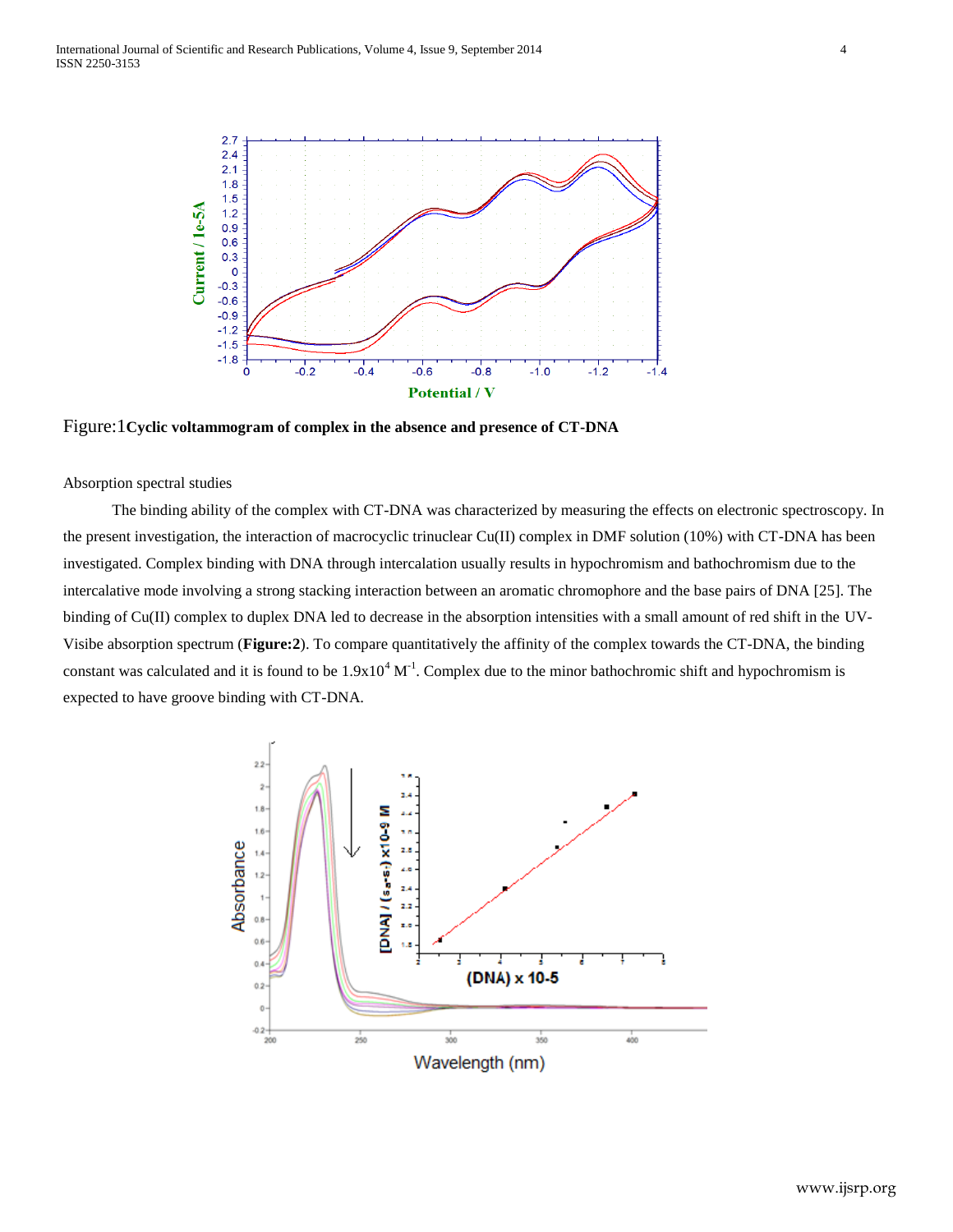Figure 2:**Absorption spectrum of complex in the absence and presence of CT-DNA (0-250 M) at room temperature in 50 mM Tris-HCl buffer (pH 7.5). The arrow shows the absorbance change upon increasing addition of DNA. Inset shows the plot of**  $(\epsilon_a - \epsilon_f) / (\epsilon_b - \epsilon_f)$  **Vs [DNA]** 

# Fluorescence spectral studies

The fluorescence spectroscopy technique is an effective method to study metal interaction with DNA. EB is one of the most sensitive fluorescence probes that can bind with DNA [26]. The fluorescence of EB increases after intercalating into DNA. If the metal intercalates into DNA, it leads to a decrease in the binding sites of DNA available for EB resulting in a decrease in the fluorescence intensity of the EB-DNA system [27]. The EB bound DNA quenching curve is shown in **Figure 3**. In the linear fit plot of  $I_0/I$  Vs [complex]/[DNA], K is given by the ratio of slope /Intercept. The stern-volmer quenching constant K value for complex is 2.1. The apparent DNA binding constant of 2.9x  $10^4$  M<sup>-1</sup> was derived for the complex.



Figure 3**: Fluorescence titration spectrum in the absence and presence of CT-DNA. The inset is the plot of Io/I Vs [complex] / [DNA**

# EPR Spectra

The EPR spectra of the complex at 298K were obtained in the X-band region. The EPR spectra of the copper complexes consists of a broad band centered at  $g = 2.06$ . The g values were calculated using the equation hv = g $\beta$ H. The hyperfine splitting was not observed due to spin-spin coupling indicating the presence of anti-ferromagnetic interaction in the complex.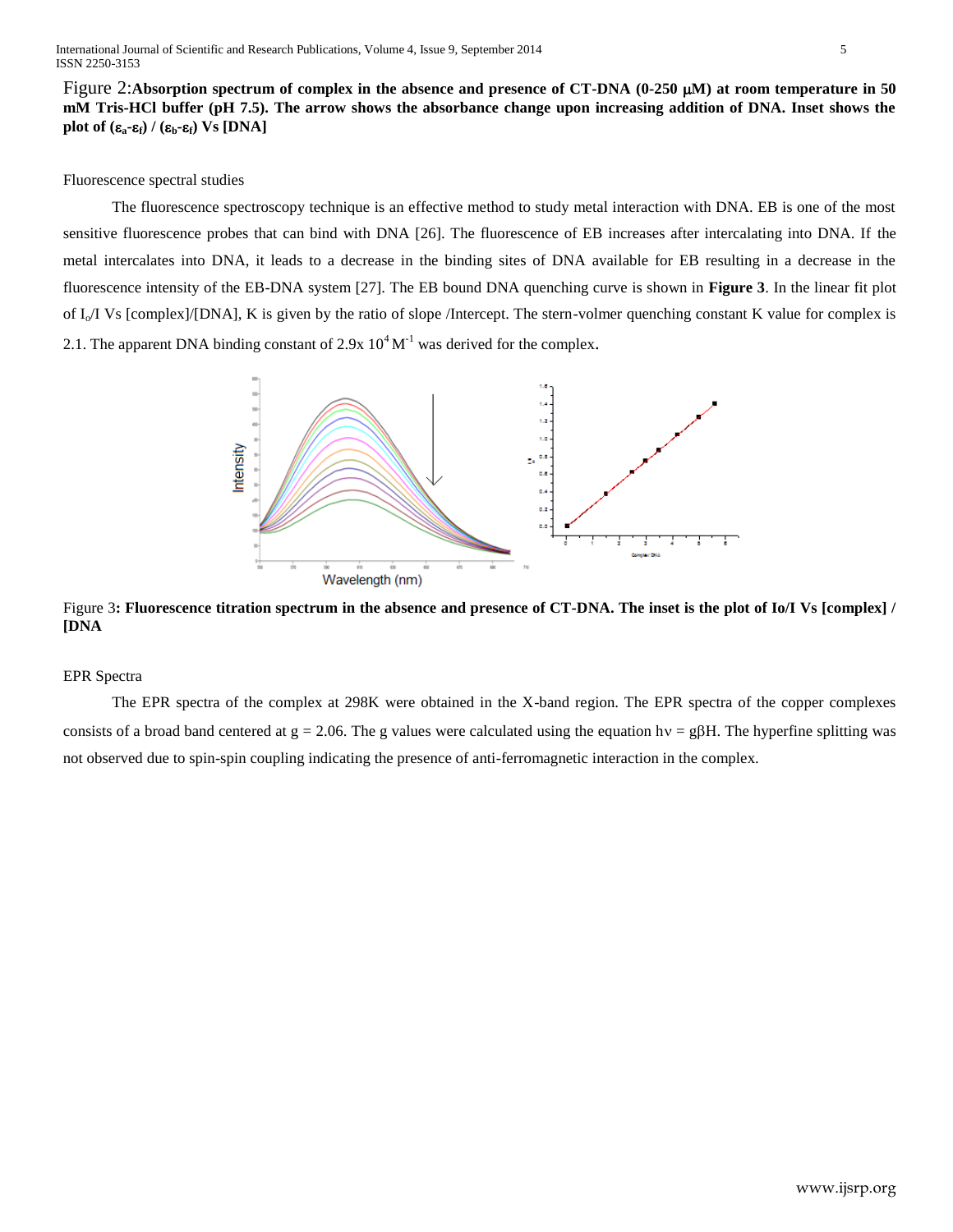

## V. Conclusion:

The trinucleating ligand L and its Copper(II) trinuclear complex were synthesized and characterized by elemental analysis and spectroscopic techniques. The binding properties of the complex with CT-DNA were investigated by spectroscopic titrations like Absorption and Emission studies. The intrinsic binding constant  $K_b$  of the complex was found as  $1.9x10^4$  M<sup>-1</sup> through UV absorption spectroscopic titration studies.

# **REFERENCES**

- [1] B. Rosenberg, L. VanCamp, T. Krigas, Inhibiton of cell division in Escherichia coli by electrolysis products from a platinum electrode, Nature 205 (1965) 698– 699.
- [2] J.K. Barton, E. Lolis, Chiral discrimination in the covalent binding of bis(phenanthroline)dichlororuthenium(II) to B-DNA, J. Am. Chem. Soc. 107 (1985) 708– 709.
- [3] D. Charles, J.H. Turner, C. Redmond, Karyotypicprofiles of women after clomiphene citrate therapy, Bjog-Int. J. Obstet. Gee. 80 (2005) 264–271.
- [4] B. Huppert (Ed.), Cisplatin, Chemistry and Biochemistry of a Heading Anticancer Drug, Wiley VCH, Weinhein, 1999.
- [5] Z. Guo, P.J. Sadler, Medicinal inorganic chemistry, Adv. Inorg. Chem. 49 (2000) 183–306.
- [6] K.E. Erkkila, D.T. Odom, J.K. Barton, Recognition and reaction of metallointercalators with DNA, Chem. Rev. 99 (1999) 2777–2795.
- [7] B. Lippert, Multiplicity of metal ion binding patterns to nucleobases, Coord.Chem. Rev. 200 (2000) 487–516
- [8] J.R.J. Sorenson, H. Sigel (Eds.), In Metal Ions in Biological Systems, Marcel Dekker, New York, 1984.

- [11] K. Dhara, J. Ratha, M. Manassero, X. Wang, S. Gao, P. Banerjee, Synthesis, crystal structure, magnetic property and oxidative DNA cleavage activity of anoctanuclear copper(II) complex showing water–perchlorate helical network, J.Inorg. Biochem. 101 (2007) 95–103
- [12] I. Toyofumi, H. Hiroyuki, S. Tomoyuki, H. Masami, U. Yoshiharu, F. Yuki,Hydrolytic Cleavage of DNA by a novel copper (II) complex with cis, cis-1,3,5 triaminocyclohexane, Chem. Commun. 7 (1997) 677–678
- [13] P.A. Vigato, S. Tamburini, Coord. Chem. Rev. 248 (2004) 1717–2128.
- [14] S. Khanra, T. Weyhermüller, E. Bill, P. Chaudhuri, Inorg. Chem. 45 (2006) 5911–5923
- [15] V.G. Vaidyanathan, B.U. Nair, J. Inorg. Biochem. 94 (2003) 121–126
- [16] J. Wang, L. Shuai, X. Xiao, Y. Zeng, Z. Li, T.M. Inoue, J. Inorg. Biochem. 99 (2005)883–885.
- [17] V. Uma, M. Kanthimathi, T. Weyhermuller, B. Unni Nair, J. Inorg. Biochem. 99(2005) 2299–2307
- [18] M.E. Reichmann, S.A. Rice, C.A. Thomas, P. Doty, J. Am. Chem. Soc. 76 (1954)3047.
- [19] A. Wolfe. G. H. Shimer and T. Mechan, Polycyclic aromatic hydrocarbons physically intercalate into duplex regions of denatured DNA, Biochemistry, 26 (1987) 6392-6396
- [20] A.M. Pyle, J.P. Rehmann, R. Meshoyrer, C.V. Kumar, N.J. Turro, J.K. Barton, J. Am.Chem. Soc. 111 (1989) 3051.

<sup>[9]</sup> R.K. Grouch, T.W. Kensler, L.W. Oberley, J.R.J. Sorenson, Biological andInorganic Copper Chemistry, in: K.D. Karlin, J. Zubieta (Eds.), Adenine Press,Guilderland, New York, 1986.

<sup>[10]</sup> I. Toyofumi, H. Hiroyuki, S. Tomoyuki, H. Masami, U. Yoshiharu, F. Yuki,Hydrolytic Cleavage of DNA by a novel copper (II) complex with cis, cis-1,3,5 triaminocyclohexane, Chem. Commun. 7 (1997) 677–678.